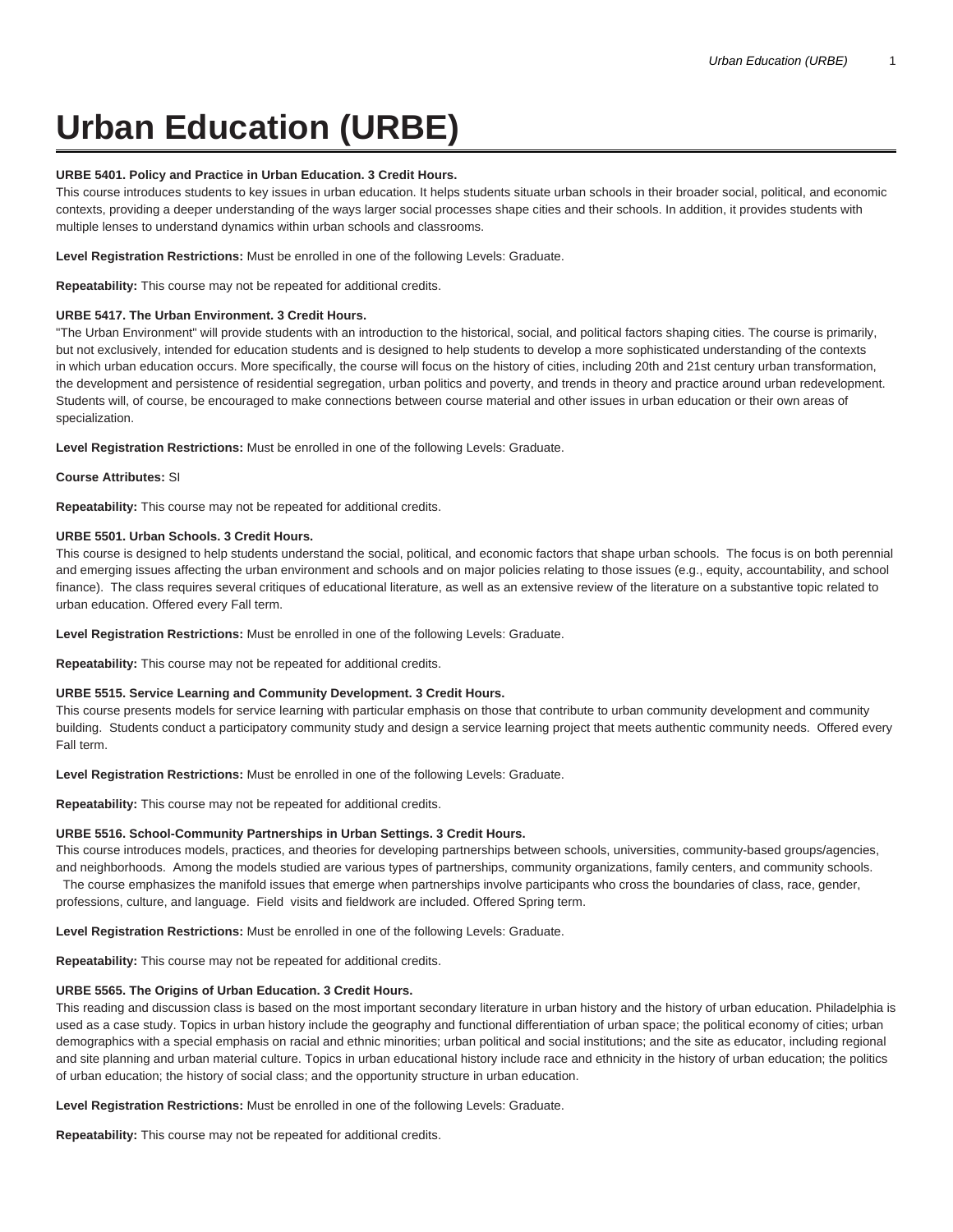### 2 Urban Education (URBE)

#### **URBE 5611. Reforming City Schools. 3 Credit Hours.**

This course will examine educational policy reform ideas and strategies. The course content will focus on understanding the impact of educational policymaking on big city school districts and their local school contexts. Special attention will be paid to the urban social and political environments in which policies are made and applied, along with the challenges of racial and social class inequalities. Students will consider different types of current and past reforms, utilizing published research literature, popular media, and Internet-based resources to increase the likelihood that current debates in the field are covered. The intended and unintended consequences of educational and social policy will be examined as well.

**Level Registration Restrictions:** Must be enrolled in one of the following Levels: Graduate.

**Repeatability:** This course may not be repeated for additional credits.

**URBE 5620. Special Topics in Urban Education. 2 to 6 Credit Hours.** Topics vary.

**Level Registration Restrictions:** Must be enrolled in one of the following Levels: Graduate.

**Repeatability:** This course may be repeated for additional credit.

#### **URBE 5630. Special Seminar in Urban Education. 3 Credit Hours.**

Topics vary.

**Level Registration Restrictions:** Must be enrolled in one of the following Levels: Graduate.

**Repeatability:** This course may be repeated for additional credit.

# **URBE 8602. Theory Seminar in Urban Schools. 3 Credit Hours.**

This course introduces some important theoretical frameworks and theorists that inform research in urban education. Emphasis in on the contributions of the social sciences. Theories are discussed in the context of urban education and are applied to major issues of interest to the class. Each student selects an issue, which s/he may have begun to explore in URBAN ED 5501, around which written and oral presentations are based. Teams of students also lead class discussions on the work of selected theorists.

**Level Registration Restrictions:** Must be enrolled in one of the following Levels: Graduate.

**Repeatability:** This course may not be repeated for additional credits.

#### **URBE 8603. Urban Education Doctoral Capstone. 3 Credit Hours.**

This is the first semester of a two semester (Fall/Spring) course that is required for all urban Education doctoral students. It is designed to support students as they carry out their own independent research projects and to serve as a capstone to their doctoral education. Ideally, all students will work on developing projects related to their future dissertation research.

**Field of Study Restrictions:** Must be enrolled in one of the following Fields of study: Urban Education. **Level Registration Restrictions:** Must be enrolled in one of the following Levels: Graduate. **College Restrictions:** Must be enrolled in one of the following Colleges: Education & Human Development.

**Repeatability:** This course may be repeated for additional credit.

#### **URBE 9982. Independent Research in Urban Education. 3 Credit Hours.**

Because the Urban Education Program is interdisciplinary and draws on faculty from across the University, it is critical that students become acquainted with faculty whose research styles and interests will contribute to their course of study by, for example, serving on their dissertation committees. This course requires students to design and complete a project with a faculty member outside the program. In consultation with their advisors, students identify an affiliated member with whom to work and then create and complete an independent study. This research can take several forms, e.g., collecting and analyzing data, conducting an extensive literature review, or utilizing secondary data.

**Level Registration Restrictions:** Must be enrolled in one of the following Levels: Graduate.

**Repeatability:** This course may be repeated for additional credit.

#### **URBE 9991. Research Practicum. 3 Credit Hours.**

This doctoral-level course provides each student with the experience of completing an independent study research project. Students are required to formulate a research question; conduct a thorough review of the relevant literature on the topic; design a small study to be carried out throughout the year; and write up the results. While this project may be directly related to the student's dissertation research, it does not serve as a replacement of that research endeavor. Each student is expected to present her/his work in a public setting.

**Level Registration Restrictions:** Must be enrolled in one of the following Levels: Graduate.

**Repeatability:** This course may be repeated for additional credit.